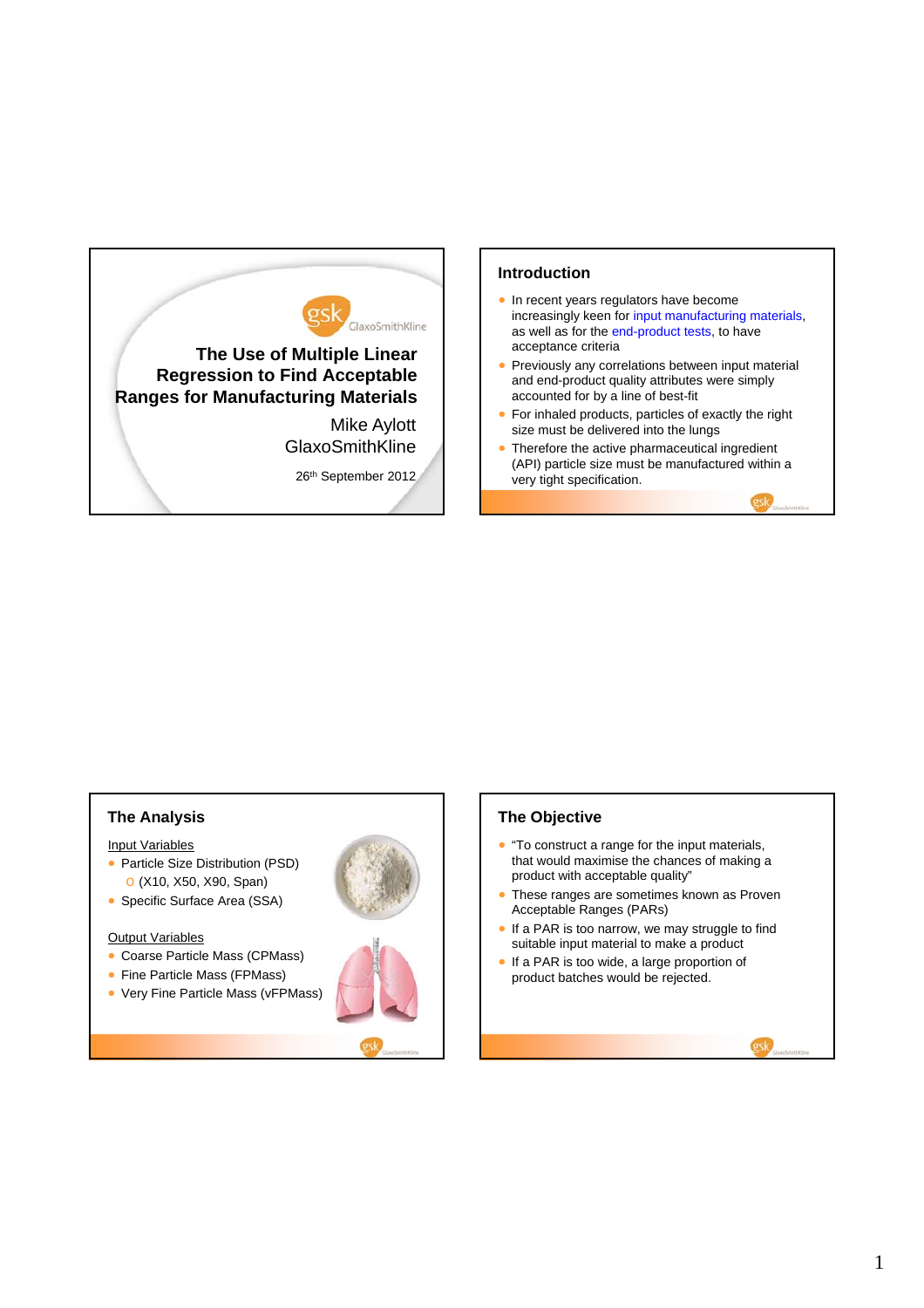### **The Analysis**

- How can the Input and Output parameters be related?
- Remember the Input parameters are **attributes**, not process parameters, so cannot be adjusted orthogonally
- There is inevitably collinearity between the PSD parameters: e.g. X50 cannot be larger than X90!

### **Possible Analysis Options**

- A series of simple linear regression analyses
- Ellipse plots
- **Multivariate analysis**
- **Forward selection / backwards elimination**
- Ridge regression
- Multiple linear regression.

#### **Extra Issues**

- $\bullet$  Limited data only a few batches available
- Strong evidence of a random batch effect (there are multiple batches and multiple measurements within each batch)
- Some products can involve more than one API, so a consistent approach is needed within the product as well as across products.

### **PAR Setting Strategy**

- A **flowchart** was devised to define PARs and ensure consistency across APIs/products
- The **mixed linear model** was used, dealing with the random batch effect
- **Scientific judgement was used alongside** statistical evidence
- **If an input parameter was not selected in the** model its PARs were based on process capability.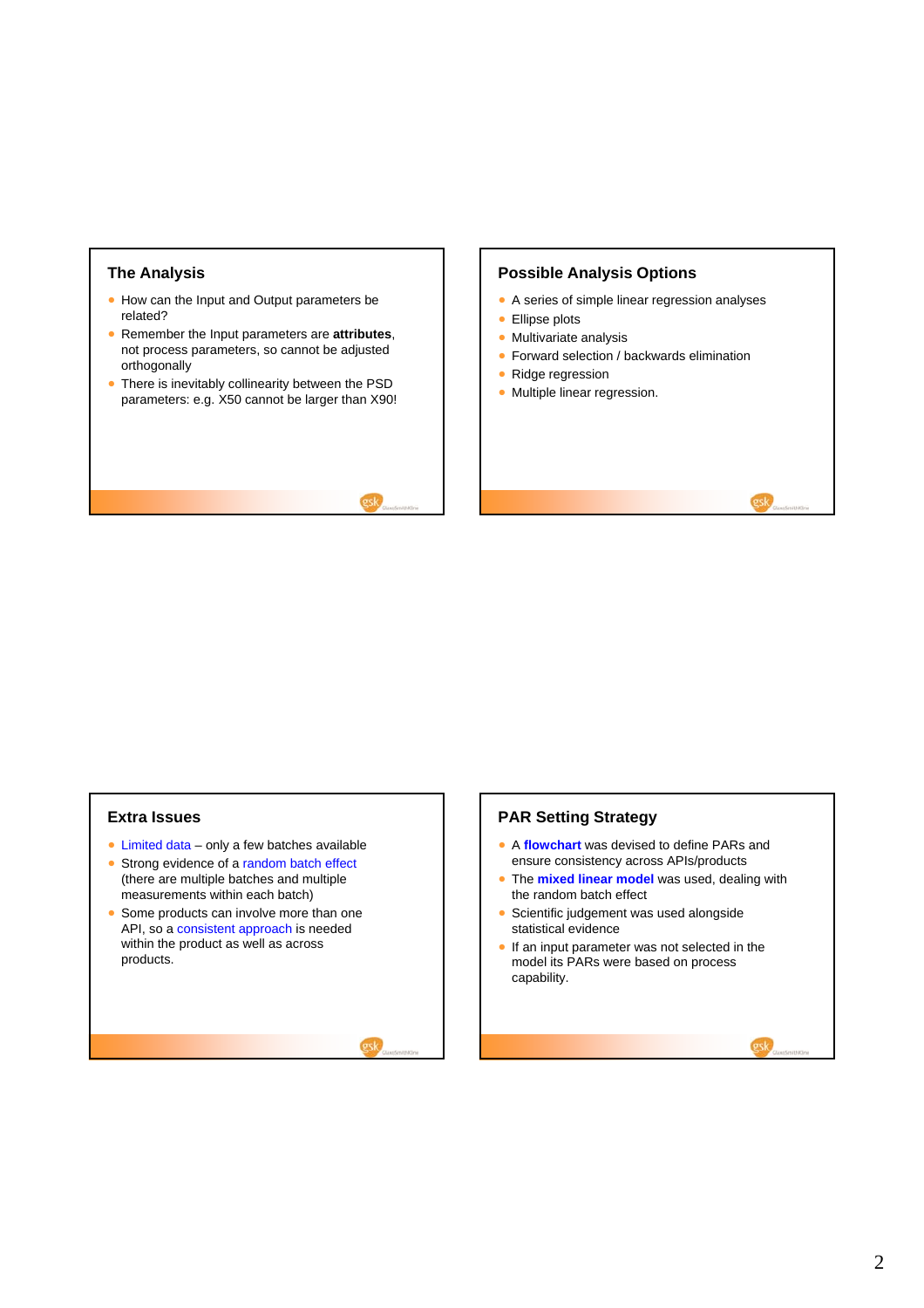### **Model Selection**

- One output variable was analysed at a time
- All possible permutations of the input parameters were selected as potential models
- These models were classified according to the "Akaike's Information Criterion" (AIC) statistic
	- o This provides the "goodness of fit" statistic, while penalising for the number of terms present, to reward a parsimonious model
	- o To compare AIC between mixed models with different fixed effects, the Maximum Likelihood method was used.

#### **Mixed Linear Model**

- This approach generated a prediction interval, providing a multidimensional acceptance region, thus maximising the chances of the product being of acceptable quality to the patient, and ensuring manufacturing quality is maintained
- This analysis is based on a default **85% level of confidence**, rather than the traditional 95%
	- o This is considered to be a manufacturing risk, as the final drug product is still assessed for quality
	- o In many cases this level could be increased.

### **Illustration of a One-Factor Model**

- Here the Output parameter can be plotted against the Input parameter
- This provides a better understanding of the relationship and how the prediction intervals shape the PAR
- The PAR can be derived directly from the prediction interval.

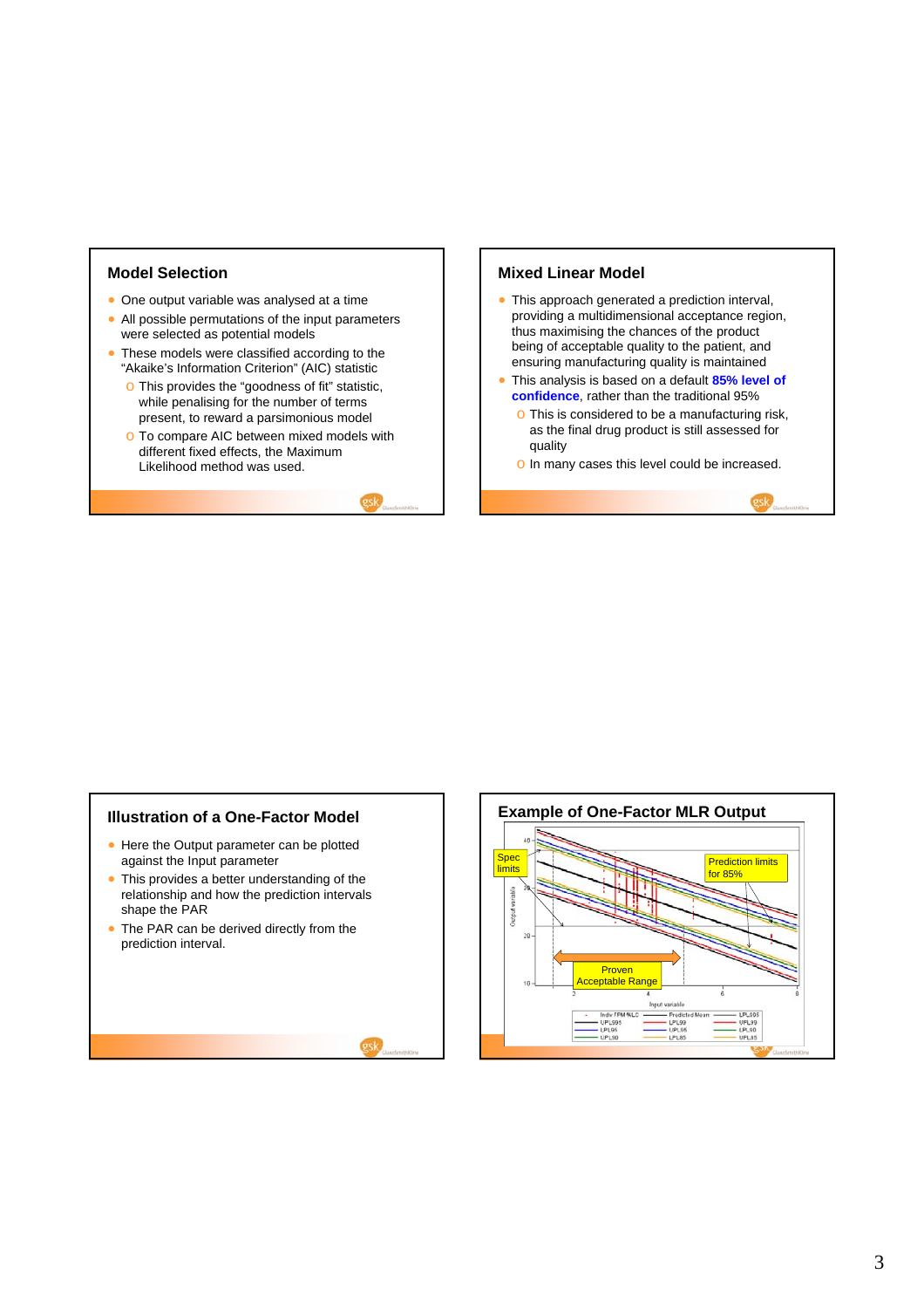# **Illustration of a Two-Factor Model**

- The Output parameter cannot be included in a twodimensional plot
- Instead, the two Input parameters are plotted in a contour plot, while including:
	- o The input data
	- o the % confidence of achieving the specification limits
	- o The nominal setting of the process, to achieve the PAR
- Definition of a PAR in this situation the range over which you can change one input attribute, whilst all others remain fixed.



# **Reflection on this Approach MLR**

- The approach enabled a consistent, rigorous analysis of the data
- Easy to display and understand graphically
- Concerns remain with its sensitivity, both over choice of model and changes to the dataset
- This approach could easily be modified to accommodate alternative definition of PARs
- There will inevitably be issues with analysing parameters that are so closely correlated.



## **Acknowledgements**

• Mike Denham, GSK